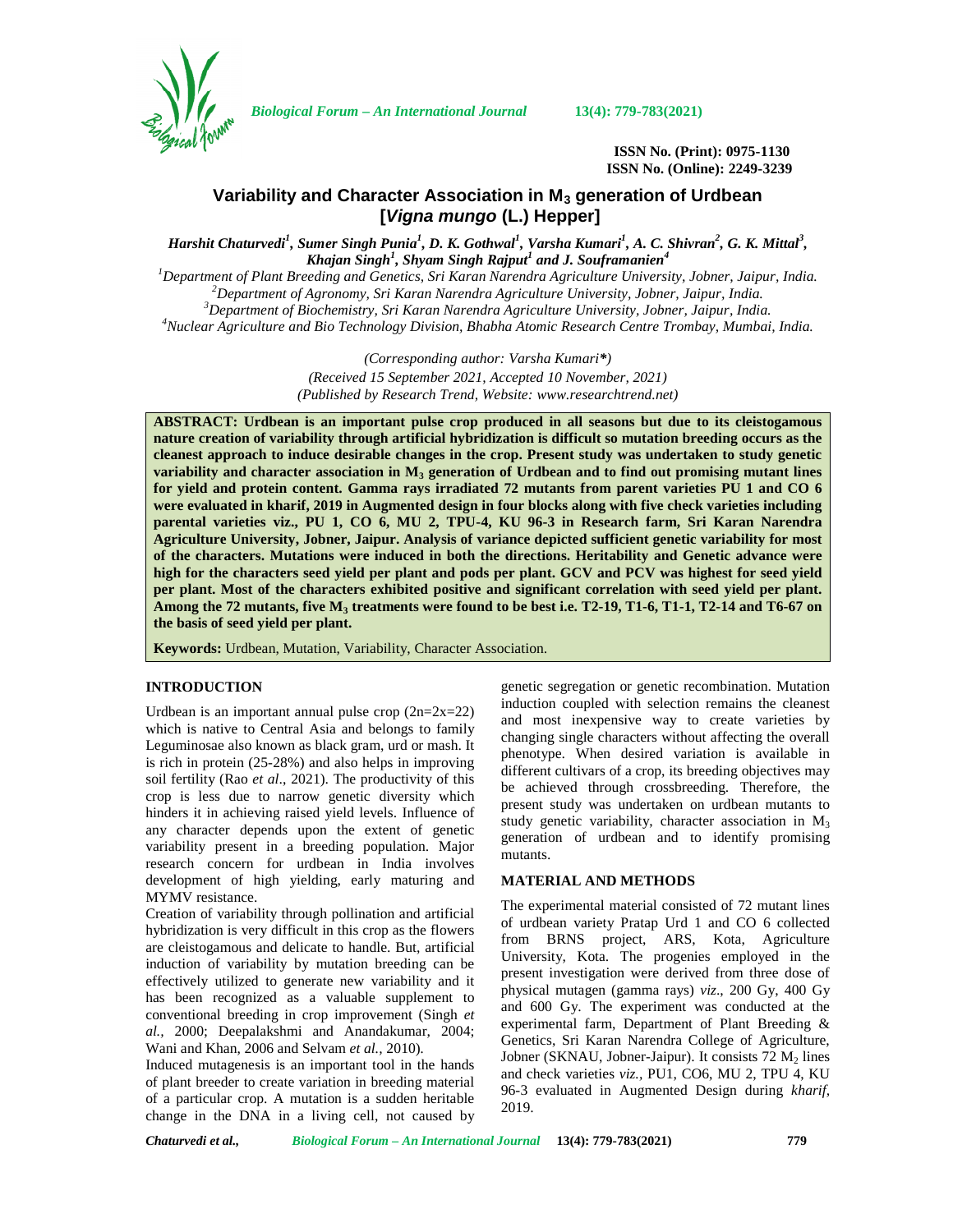Each genotype was sown in a plot of single row of 4 meter length. Row to row and plant to plant distance was maintained as 30 and 10 cm, respectively. All the agronomical practices were followed to raise a good and healthy crop. Observations were recorded for twelve quantitative traits *viz*., days to 50 per cent flowering, days to maturity, plant height, branches per plant, clusters per plant, pods per cluster, pods per plant, pod length, seeds per pod, 100 seed weight, seed yield per plant and protein content. Data were recorded on randomly selected five plants from each mutant line per replication and mean value was used for analysis. Data on days to 50 per cent flowering, days to maturity and 100-seed weight were however recorded on whole plot basis. The mean data were subjected to analysis of variance as per the method suggested by (Federer, 1956) calculated using statistical software, INDOSTAT. GCV and PCV values calculated by Burton (1952) and Johnson *et al.* (1955), heritability by Hanson *et al.* (1956), genetic advance by Johnson *et al*. (1955) and protein analysis by Micro-Kjaldahl method.

### **RESULTS AND DISCUSSION**

#### *A. Genetic variability studies*

The analysis of variance revealed significant difference among the genotypes, indicating the presence of genetic variability for almost all the traits studied and further possibility of exercising selection (Table 1). Presence of narrow gap between phenotypic coefficient of variation (PCV) and genotypic coefficient of variation (GCV) but greater values of PCV for all the characters studied as

in agreement with Gill *et al.* (2017) indicates that there is role of limited influence of environment in expression of these traits (Table 2). High values of GCV and PCV were visible for seed yield per plant and pods per plant indicates the presence of high genetic variability present in the population for the traits and direct selection will be effective for these traits. Whereas, moderate GCV and PCV values were observed for plant height (cm), branches per plant, seeds per pod, pods per cluster and cluster per plant. Low GCV and PCV were recorded in pod length, 100 seed weight and protein content. The findings were in consonance with Thamodharan *et al*. (2017), Priya *et al*. (2018), Usharani and Kumar (2016), Meshram *et al*. (2013), Mahesha and Lal (2017), Gill *et al*. (2017), Meshram *et al*. (2013), Kuralarasan *et al*., (2017), Asari *et al.,* (2019), Senthamizhselvi *et al*., (2019), Ramya *et al*., (2018), Partap *et al*. (2019), Pavan *et al*., (2019) and Ankur *et al*., (2019). Heritability (in broad sense) was high for all the characters ( $>60\%$ ) indicating that characters were least influenced by environment and selection of such characters may be useful. High heritability (in broad sense) interfused with high genetic advance was observed in seed yield per plant, pods per plant, seeds per pod, plant height, clusters per plant, pods per cluster and branches per plant. The above estimates offer the most favorable situations for further selection. It also indicates that the presence of additive gene action in the traits and further suggest reliable improvement in urdbean through selection for such traits.

**Table 1: Analysis of variances in respect of different quantitative characters observed in M<sup>3</sup> progenies of urdbean.**

| <b>Characters</b> | D.F. | <b>Plant</b> height<br>(cm) | <b>Branches</b><br>per | Pods per<br>Plant | Pod<br>length     | $100$ -seed<br>weight $(g)$ | <b>Seeds</b><br>per | <b>Seed vield</b><br>per plant | Pods per<br>cluster | <b>Clusters</b><br>per | Protein<br>$\frac{9}{6}$ |
|-------------------|------|-----------------------------|------------------------|-------------------|-------------------|-----------------------------|---------------------|--------------------------------|---------------------|------------------------|--------------------------|
|                   |      |                             | Plant                  |                   | (c <sub>m</sub> ) |                             | pod                 | (g)                            |                     | plant                  |                          |
| <b>Block</b>      | 3    | 127.42**                    | 0.03                   | 01.78             | 0.01              | 0.22                        | 0.10                | 0.07                           | 0.05                | 0.05                   | 00.29                    |
| Treatment         | 76   | 33.47*                      | $0.33**$               | $07.46**$         | $0.14**$          | $0.39*$                     | $1.31**$            | $0.80**$                       | $0.23**$            | $0.45**$               | $03.78**$                |
| Check             | 4    | $71.05*$                    | $0.17**$               | $05.68*$          | $0.14**$          | $1.09**$                    | $0.87*$             | $0.86**$                       | $0.17**$            | $0.28*$                | $00.70*$                 |
| Progenies         | 71   | 31.25                       | $0.34**$               | $07.55**$         | $0.14**$          | $0.36*$                     | $1.35**$            | $0.79**$                       | $0.24**$            | $0.46**$               | $03.88**$                |
| Families          | 5    | 27.19                       | $0.74**$               | 20.98**           | $0.67**$          | $0.45*$                     | $2.86**$            | $5.36**$                       | $0.58**$            | $1.86**$               | $30.43**$                |
| Prog/Fam 1        | 11   | 15.19                       | $0.33**$               | $07.06**$         | $0.06**$          | 0.16                        | $0.65*$             | $0.65**$                       | $0.19**$            | $0.45**$               | $03.43**$                |
| Prog/Fam 2        | 11   | 16.08                       | $0.33**$               | $04.87**$         | $0.08**$          | 0.17                        | 0.46                | $1.12**$                       | $0.12*$             | $0.24*$                | $01.22**$                |
| Prog/Fam 3        | 11   | 07.93                       | $0.09**$               | $03.29*$          | $0.10**$          | 0.31                        | $0.77*$             | $0.35**$                       | $0.15**$            | $0.34**$               | $01.34**$                |
| Prog/Fam 4        | 11   | 07.90                       | $0.22**$               | $04.02*$          | $0.12**$          | 0.33                        | 0.40                | $0.25**$                       | $0.23**$            | $0.32*$                | $01.42**$                |
| Prog/Fam 5        | 11   | 17.29                       | $0.38**$               | $08.10**$         | $0.11**$          | $0.56*$                     | 4.29**              | $0.57**$                       | $0.18**$            | $0.54**$               | $03.22**$                |
| Prog/Fam 6        | 11   | 03.87                       | $0.42**$               | $07.14**$         | $0.06**$          | 0.12                        | $0.59*$             | $0.34**$                       | $0.16**$            | $0.38**$               | $03.13**$                |
| $C$ v/s $G$       |      | 40.70                       | 0.01                   | $07.95*$          | 0.01              | 0.03                        | 0.01                | $0.91**$                       | 0.06                | 0.16                   | $09.09**$                |
| Error             | 12   | 13.62                       | 0.02                   | 01.10             | 0.01              | 0.14                        | 0.20                | 0.06                           | 0.03                | 0.08                   | 00.21                    |

**Table 2: Different variability parameters for different quantitative characters in M<sup>3</sup> generation of urdbean.**

| Sr. No.                  | <b>Characters</b>     | Mean  | <b>Range</b>  | GCV   | <b>PCV</b> | $\mathbf{h}^2$ (bs) | <b>GA</b> | $GA\%$ |
|--------------------------|-----------------------|-------|---------------|-------|------------|---------------------|-----------|--------|
| . .                      | Plant height (cm)     | 27.28 | 15.4-39.7     | 15.39 | 20.49      | 56.42               | 6.50      | 23.81  |
| ۷.                       | Branches per plant    | 3.02  | $1.8 - 4.8$   | 18.78 | 19.38      | 93.88               | 1.13      | 37.49  |
| 3.                       | Clusters per plant    | 3.09  | 1.3-4.53      | 20.08 | 22.02      | 83.19               | 1.17      | 37.73  |
| 4.                       | Pods per cluster      | 2.84  | $2.0 - 4.0$   | 16.25 | 17.18      | 89.47               | 0.90      | 31.67  |
| ⊃.                       | Pods per plant        | 8.59  | $2.6 - 17$    | 29.55 | 31.97      | 85.46               | 4.84      | 56.27  |
| 6.                       | Pod length (cm)       | 4.19  | 3.22-4.88     | 8.49  | 8.91       | 90.79               | 0.70      | 16.66  |
| $\overline{\phantom{a}}$ | Seeds per pod         | 4.60  | 2.74-11.28    | 23.27 | 25.24      | 85.03               | 2.04      | 44.21  |
| 8.                       | 100-seed weight $(g)$ | 4.84  | 3.14-6.52     | 9.54  | 12.36      | 59.60               | 0.74      | 15.17  |
| 9.                       | Seed yield per plant  | 1.93  | $0.35 - 5.24$ | 44.20 | 46.05      | 92.11               | 1.69      | 87.38  |
| 10.                      | Protein %             | 22.99 | 19.22-28.60   | 8.33  | 8.57       | 94.51               | 3.84      | 16.69  |

 $GCV =$  Genetic coefficients of variation;  $GA =$  Genetic advance;  $PCV =$  Phenotypic coefficients of variation;  $GA$ % = Genetic advance as % mean;  $h^2_{(bs)}$  = Heritability (broad sense)

*Chaturvedi et al., Biological Forum – An International Journal* **13(4): 779-783(2021) 780**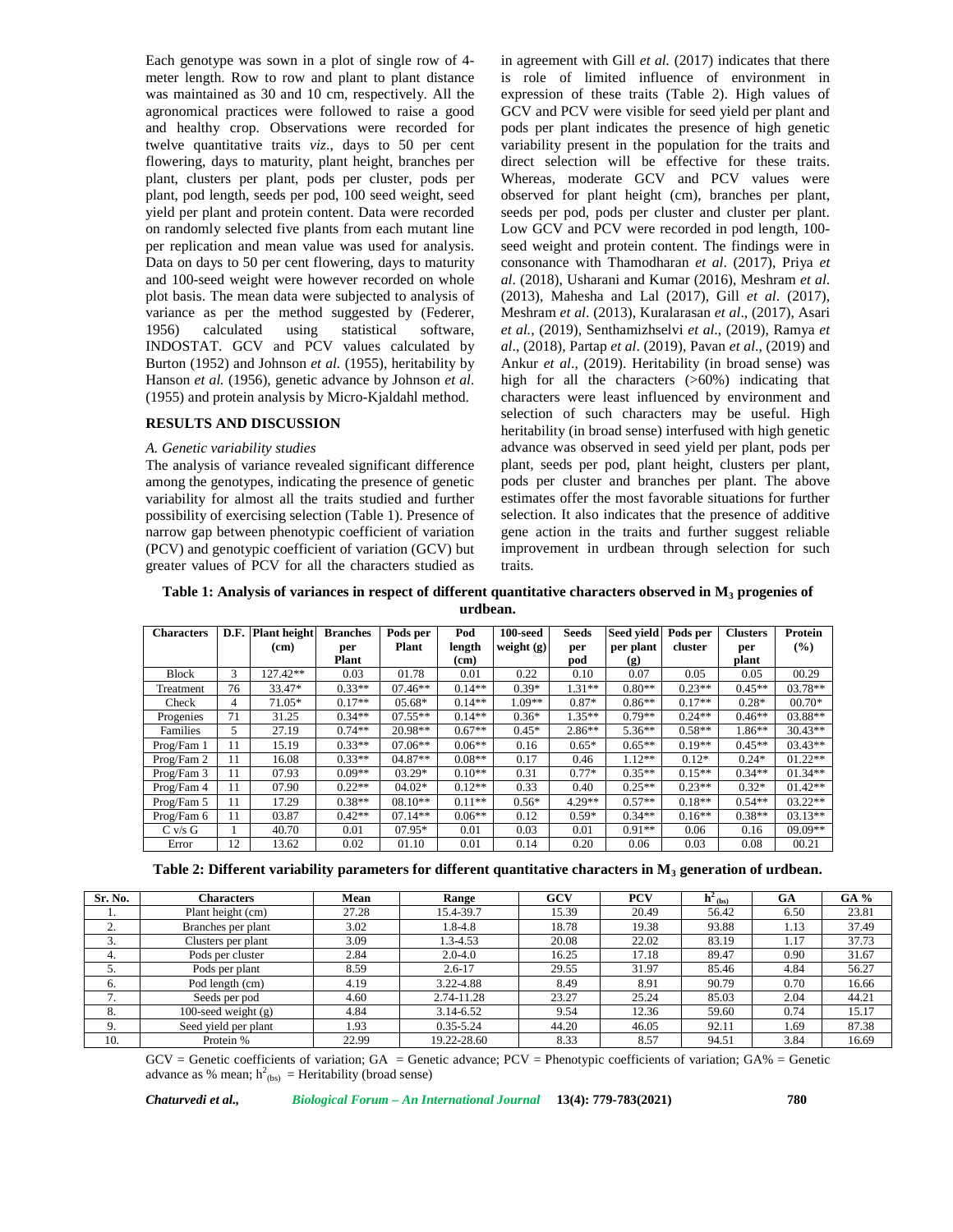High heritability (in broad sense) coupled with moderate genetic advance was observed for pod length, 100-seed weight showing medium heritability with moderate genetic advance, and protein content was in agreement with Asari *et al*., (2019).

### *B. Association analysis*

Selection cannot be relied on single character because most of the characters are polygenic in nature and they having the effects on each other. Correlation gives knowledge about magnitude and direction of association between two characters. It has been observed that phenotypic correlation coefficient was higher than their genotypic correlation coefficient

counterparts in most of the characters (Table 3 and 4). This implies that the genetic causes affect the values of correlation. Most of the characters studied *viz.,* plant height, branches per plant, clusters per plant, pods per cluster, pods per plant, pod length, seeds per pod and 100 seed weight were positively significant with seed yield per plant indicates that the selection based on these characters may result in high seed yield, which was in accordance with Sathees *et al*. (2019), Partap *et al*. (2019). On the other hand, the trait protein content is not significant with seed yield per plant which was in agreement with Asari *et al.* (2019).

**Table 3: Correlation coefficients between different characters in M<sup>3</sup> generation of urdbean at phenotypic level.**

|                           | Plant<br>height<br>(cm) | <b>Branches</b> per plant | <b>Cluster</b><br>per<br>plant | Pod<br>per<br>cluster | Pods per plant | Pod<br>length<br>(c <sub>m</sub> ) | Seed<br>per<br>pod   | 100<br>Seed<br>Weight<br>$\left( \mathbf{g} \right)$ | Protein<br>content   | <b>Seed</b><br>yield<br>per<br>plant<br>(g) |
|---------------------------|-------------------------|---------------------------|--------------------------------|-----------------------|----------------|------------------------------------|----------------------|------------------------------------------------------|----------------------|---------------------------------------------|
| Plant height (cm)         |                         | $0.221^{NS}$              | $0.413***$                     | 0.291                 | $0.403***$     | $0.553***$                         | 0.351                | $0.480^{**}$                                         | 0.549                | $0.622$ **                                  |
| <b>Branches</b> per plant | $0.221^{NS}$            |                           | $0.631***$                     | $0.670**$             | $0.767***$     | $0.001^{\mathrm{NS}}$              | $0.225^{NS}$         | $0.019^{NS}$                                         | $0.071^{NS}$         | $0.604**$                                   |
| Clusters per plant        | $0.413***$              | $0.631**$                 |                                | $0.511***$            | $0.864$ **     | $0.211^{NS}$                       | $0.165^{NS}$         | $0.143^{NS}$                                         | $0.077^{NS}$         | $0.728***$                                  |
| Pods per cluster          | $0.291*$                | $0.670**$                 | $0.511***$                     |                       | $0.845***$     | $0.038^{NS}$                       | $0.254$ <sup>*</sup> | $0.046^{NS}$                                         | $0.177^{NS}$         | $0.623***$                                  |
| Pods per plant            | $0.403***$              | $0.767***$                | $0.864***$                     | $0.845***$            |                | $0.146^{NS}$                       | $0.208^{NS}$         | $0.109^{NS}$                                         | $0.019^{NS}$         | $0.776***$                                  |
| Pod length (cm)           | $0.553***$              | 0.001 <sup>NS</sup>       | $0.211^{NS}$                   | 0.038 <sup>NS</sup>   | $0.146^{NS}$   |                                    | $0.380**$            | $0.485***$                                           | $0.226^{NS}$         | $0.473***$                                  |
| Seeds per pod             | $0.351***$              | $0.225^{NS}$              | $0.165^{NS}$                   | 0.254                 | $0.208^{NS}$   | $0.380**$                          |                      | 0.298                                                | 0.029 <sup>NS</sup>  | $0.546***$                                  |
| 100 Seed Weight $(g)$     | $0.480**$               | $0.019^{NS}$              | $0.143^{NS}$                   | $0.046^{NS}$          | $0.109^{NS}$   | $0.485***$                         | $0.298*$             |                                                      | $0.254$ <sup>*</sup> | $0.411***$                                  |
| <b>Protein content</b>    | $0.549**$               | $-0.071^{NS}$             | $0.077^{NS}$                   | $0.177^{NS}$          | $-0.019^{NS}$  | $0.226^{NS}$                       | 0.029 <sup>NS</sup>  | $0.254$ <sup>*</sup>                                 |                      | $0.105^{NS}$                                |
| Seed yield per plant (g)  | $0.622**$               | $0.604$ **                | $0.728***$                     | $0.623***$            | $0.776***$     | $0.473***$                         | $0.546**$            | $0.411***$                                           | $0.105^{NS}$         |                                             |

\* Significant at  $p = 0.05$ , \*\* Significant at  $= 0.01$  and NS  $=$  Non-Significant

|                              | Plant<br>height<br>(cm) | <b>Branches</b> per plant                                                                                           | <b>Clusters</b><br>per plant | Pods<br>per<br>cluster            | Pods per plant | Pod<br>length<br>(cm) | <b>Seeds</b><br>per pod | 100 Seed<br>Weight<br>(g) | Protein<br>content  | Seed<br>yield per<br>plant(g) |
|------------------------------|-------------------------|---------------------------------------------------------------------------------------------------------------------|------------------------------|-----------------------------------|----------------|-----------------------|-------------------------|---------------------------|---------------------|-------------------------------|
| <b>Plant</b> height<br>(cm)  |                         | $0.143^{NS}$                                                                                                        | $0.246*$                     | $0.119^{NS}$                      | $0.171^{NS}$   | $0.417***$            | $0.239*$                | $0.329**$                 | $0.453***$          | $0.477***$                    |
| <b>Branches</b> per<br>plant | 0.143 <sup>NS</sup>     |                                                                                                                     | $0.635***$                   | $0.635***$                        | $0.754***$     | $-0.022^{NS}$         | $0.157^{NS}$            | 0.037 <sup>NS</sup>       | $-0.104^{NS}$       | $0.528***$                    |
| <b>Clusters</b> per<br>plant | $0.246*$                | $0.635***$                                                                                                          |                              | $0.567**$                         | $0.880**$      | $0.179^{NS}$          | $0.158^{NS}$            | 0.039 <sup>NS</sup>       | $0.075^{NS}$        | $0.731***$                    |
| Pods per cluster             | $0.119^{NS}$            | $0.635***$                                                                                                          | $0.567***$                   |                                   | $0.858***$     | $0.057^{NS}$          | $0.192^{NS}$            | $0.022^{NS}$              | $-0.161^{NS}$       | $0.622***$                    |
| Pods per plant               | $0.171^{NS}$            | $0.754***$                                                                                                          | $0.880**$                    | $0.858***$                        |                | $0.101^{NS}$          | $0.149^{NS}$            | $0.018$ <sup>NS</sup>     | $-0.045^{NS}$       | $0.740**$                     |
| Pod length (cm)              | $0.417***$              | $-0.022^{NS}$                                                                                                       | $0.179^{NS}$                 | $0.057^{NS}$                      | $0.101^{NS}$   |                       | $0.398***$              | $0.343***$                | $0.211^{NS}$        | $0.492**$                     |
| Seeds per pod                | $0.239*$                | $0.157^{NS}$                                                                                                        | $0.158^{NS}$                 | $0.192^{NS}$                      | $0.149^{NS}$   | $0.398***$            |                         | 0.273                     | 0.063 <sup>NS</sup> | $0.533***$                    |
| 100 Seed Weight<br>(g)       | $0.329***$              | $0.037^{NS}$                                                                                                        | 0.039 <sup>NS</sup>          | $0.022^{NS}$                      | $0.018^{NS}$   | $0.343***$            | $0.273$ <sup>*</sup>    |                           | $0.183^{NS}$        | $0.312***$                    |
| <b>Protein content</b>       | $0.453***$              | $-0.104^{NS}$                                                                                                       | $0.075^{NS}$                 | $-0.161^{NS}$                     | $-0.045^{NS}$  | $0.211^{NS}$          | 0.063 <sup>NS</sup>     | $0.183^{NS}$              |                     | $0.162^{NS}$                  |
| Seed yield per<br>plant(g)   | $0.477***$              | $0.528***$<br>$\alpha$ $\alpha$ $\alpha$ $\beta$ $\alpha$ $\beta$ $\alpha$ $\beta$ $\alpha$<br>$\sim$ $\sim$ $\sim$ | $0.731***$                   | $0.622**$<br>$\sim$ $\sim$ $\sim$ | $0.740**$      | $0.492**$             | $0.533***$              | $0.312**$                 | $0.162^{NS}$        |                               |

\* Significant at  $p = 0.05$ , \*\* Significant at  $= 0.01$  and NS  $=$  Non-Significant

### **CONCLUSIONS AND FUTURE SCOPE**

Physical mutagens may effectively be used to induce desirable mutants for improvement of yield potential in urdbean. Variable frequencies of mutants were induced in response to different dose of mutagen (200 Gy, 400 Gy and 600 Gy) and such frequencies were more in PU 1 as compared to CO 6 indicating diverse genetic base and higher sensitivity of PU 1 to gamma irradiation. 200 & 400 Gy dose was found to be the most effective in parent variety PU 1 whereas in case of CO 6, 600 Gy dose was the most effective. After finding out the results it was concluded that  $M_3$  progenies showing best yielding ability were  $T_2$ -19,  $T_1$ -6,  $T_1$ -1,  $T_2$ -14 and  $T_6$ -67 indicates lower concentrations (200 Gy & 400 Gy) of mutagen were prominent, therefore further breeding may concentrate on these mutagen doses.

**Conflict of Interest:** The authors declare no conflict of interest exist for the present research paper

*Chaturvedi et al., Biological Forum – An International Journal* **13(4): 779-783(2021) 781**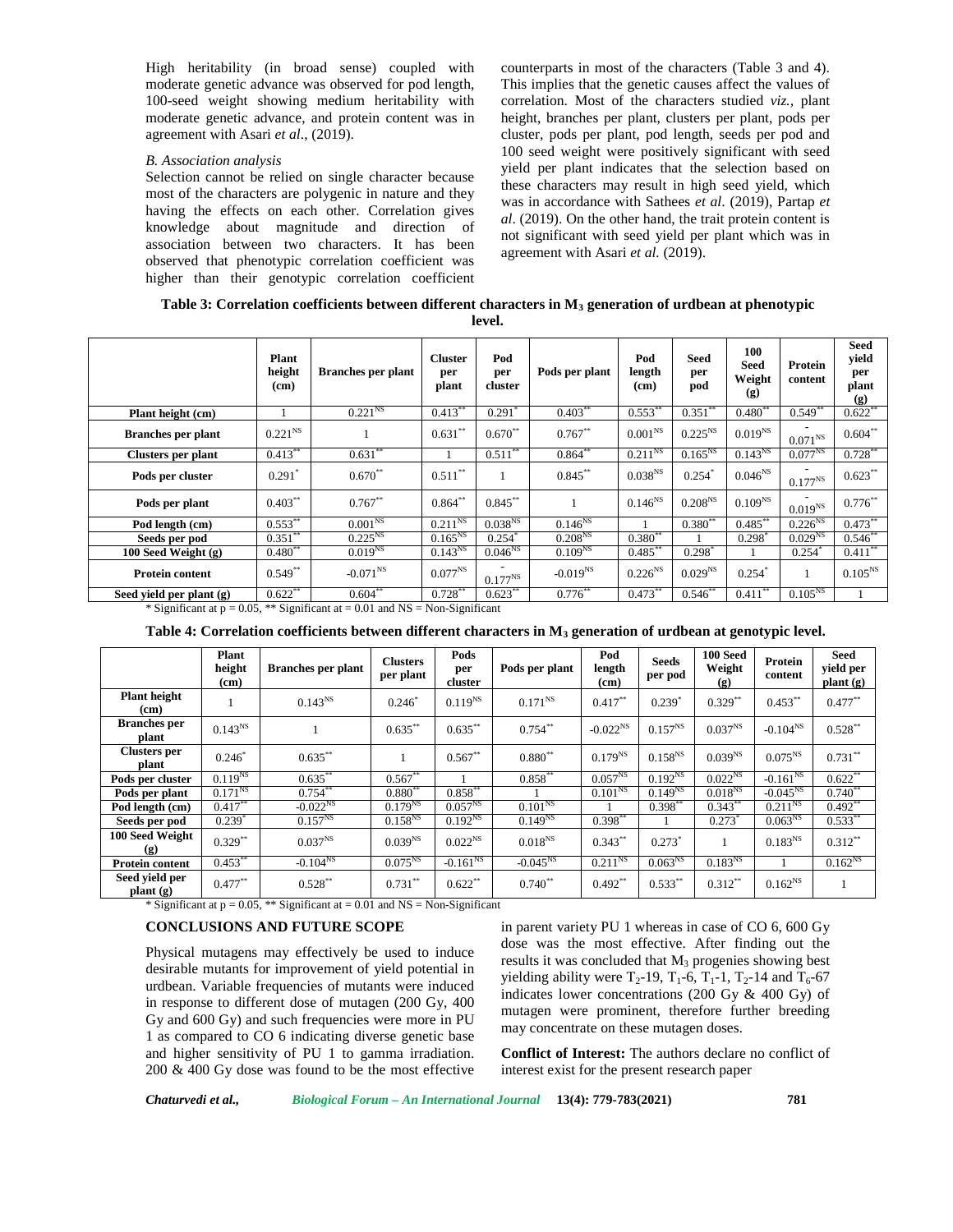**Acknowledgment:** The authors are thankful to Nuclear Agriculture and Bio Technology Division, Bhabha Atomic Research Centre Trombay, Mumbai for their help in mutagen treatment

## **REFERENCES**

- Aftab, N., Lal, G. M., Sheera, A., Bose, N. C. and. Tripathi, A. M. (2018). Evaluation of genetic variability in Black gram (*Vigna mungo* (L.) Hepper) germpalsm. *Journal of Plant Development Sciences, 10*(8): 445- 452.
- Ankur, N. T., Nair, S. K., Nanda, H. C. and Sopan, Z. S. (2019). Genetic variability studies on yield and yield contributing traits in blackgram (*Vigna mungo* (L.) Hepper). *Journal of Pharmacognosy and Phytochemistry, 8*(6): 1713-1716.
- Asari, T., Patel, B. N., Patel, R., Patil, G. B. and Solanki, C. (2019). Genetic variability, correlation and path coefficient analysis of yield and yield contributing characters in mungbean [*Vigna radiata* (L.) Wilczek]. *International Journal of Chemical Studies, 7*(4): 383- 387.
- Burton, J. W. (1952). Quantitative inheritance in grasses. Proceeding of *International 6th Grassland Congress, 1*: 277-283.
- Deeplakshmi, A. and Kumar, C. R. A. (2004). Creation of Rao, genetic variability for yield and its contributing traits in blackgram (*Vigna mungo* (L.) Hepper) through induced mutagenesis. *Legume Research, 27*(3): 188- 192.
- Dewanjee, S. and Sarkar, K. K. (2018). Evaluation of performance of induced mutants in mungbean (*Vigna radiata* (L.) Wilczek)*. Legume Reasearch, 41*: 213- 217.
- Federer, W. T. (1956). Augmented designs. Hawain planters record, Inc., New York. *20*: 191-207.
- Gill, R. K., Kumar, A., Singh, I. and Tyagi, V. (2017). Assessment of induced genetic variability in blackgram (*Vigna mungo* (L.) Hepper)*. Journal of Food Legumes, 30*(2): 31-34.
- Johnson. H. W., Robinson, H. F. and Comstock, R. E. (1955). Genotypic and phenotypic correlation in soybean and their implications in selection. *Agronomy Journal, 47*: 477-483.
- Khan, S. and Goyal, S. (2009). Improvement of mungbean varieties through induced mutations. *African Journal of Plant Science, 3*(8): 174-180.
- Kuralarasan, V., Vanniarajan, C., Kanchana, S., Veni, K. and Lavanya, S. A. (2017). Genetic divergence, heritability and genetic advance in mutant lines of urdbean [*Vigna mungo* (L.) Hepper]. *Legume Reasearch: An International Journal, 3794*: 1-4.
- Mahesha, H. S. and Lal, G. M. (2017). Studies on genetic diversity in blackgram (*Vigna mungo* (L.) Hepper) germplasm*. International Journal of Advanced Biological Reasearch, 7*(3): 426-434.
- Meshram, M. P., Ali, R. I., Patil, A.N. and Meena, S. (2013). Variability studies in  $M_3$  generation in black gram. *The Bioscan Journal*, *8*(4): 1357-1361.
- Panse, V. G. and Sukhatme, P. V. (1985). Statistical methods for agricultural workers, I.C.A.R., New Delhi: 357p.
- Panwar, N. K., Swarup, I., Gour, L. and Jain, M. (2019). Assessment of genetic variation and divergence in black gram's genotypes on climatic condition of Madhya Pradesh. *Journal of Pharmacognosy and Phytochemistry, 8*(2): 986-991.
- Partap, B., Kumar, M., Kumar, V. and Kumar, A. (2019). Genetic variability and correlation studies of seed yield and its components in black gram (*Vigna mungo* (L.) Hepper). *Journal of Pharmacognosy and Phytochemistry, 8*(3): 2035-2040.
- Pavan, K., Reddy, P. and Mehta, C. M. (2019). Estimation of variability through genetic parameters and identification of superior pure lines for yield attributing traits in green gram [*Vigna radiata* (L.)]. *Journal of Pharmacognosy and Phytochemistry, 3*: 55- 61.
- Priya, L., Pillai, M. A., Shoba, D., Kumari, S. M. P. and Aananthi, N. (2018). Genetic variability and correlation studies in black-gram [*Vigna mungo* (L.) Hepper]. *Electronic Journal of Plant Breeding, 9*(4): 1583-1587.
- Pronob, J. P., Roopa, L. J., Suresh, B. J., Yuvraj, Y. and Umakant, V. (2017). Induced genetic variability and divergence through physical and chemical mutagens in M<sup>3</sup> generation of greengram (*Vigna radiata* (L.) Wilczek). *International Journal of Genetics, 9*(6): 284-286.
- Rajasekhar, D., Lal, S.S. and Lal, G.M. (2017). Character association and path analysis for seed yield and it's components in blackgram [*Vigna mungo* (L.) Hepper]. *Plant Archives,17*(1): 467-471.
- M. K., Adinarayana, M., Patibanda, A. K and Madhumathi, T. (2021). Prevalence of Viral diseases of Urdbean in Guntur District of Andhra Pradesh. *Biological Forum – An International Journal 13*(1): 261-269.
- Ramakrishnan, C. K. D., Savithramma, D. L. and Vijayabharathi, A. (2018). Studies on genetic variability, correlation and path analysis for yield and yield related traits in greengram [*Vigna radiata* (L.) Wilczek]. *International Journal of Current Microbiology and Applied Sciences, 7*(3): 2753-2761.
- Ramchander, L., Shunmugavalli, N., Muthuswamy, A. and Rajesh, S. (2018). Frequency of viable mutants in  $M_2$ and M<sup>3</sup> generation of black gram (*Vigna mungo* (L.) Hepper) through induced mutation. *International Journal of Current Microbiology and Applied Sciences, 7*(04): 1996-1999.
- Ramya, B., Nallathambi, G. and Ram, S. G. (2014). The effect of mutagens on  $M_1$  population of black gram (*Vigno mungo* (L.) Hepper).*African Journal of Biotechnology, 13*(8): 951-956.
- Sathees, N., Shoba, D., Saravanan, S., Kumari, S. M. P. and Pillai, M. A. (2019). Studies on genetic variability, association and path coefficient analysis in blackgram (*Vigna mungo* L. Hepper). *International Journal of Current Microbiology and Applied Sciences, 8*(6): 1892-1899.
- Selvam, Y. A., Elangaimannan, R.,Venkatesan, M., Karthikeyan, P. and Palaniraja, K. (2010). Chemically induced mutagenesis in Blackgram (*Vigna mungo* (L.) Hepper). *Electronic Journal of Plant Breeding, 1*(4): 921-924.
- Senapati, N. and Misra, R. C. (2009). Relationship of induced variability gram *(Vigna mungo* (L.) Hepper*)*. *Agricultural Reasearch and Communication Centre, 32*(1): 13-18.
- Senthamizhselvi, S., Muthuswamy, A. and Shunmugavalli, N. (2019). Genetic variability, correlation and path coefficient analysis for yield and yield components in blackgram (*Vigna mungo* (L.) Hepper). *Electronic Journal of Plant Breeding, 10*(4): 1600-1605.

*Chaturvedi et al., Biological Forum – An International Journal* **13(4): 779-783(2021) 782**